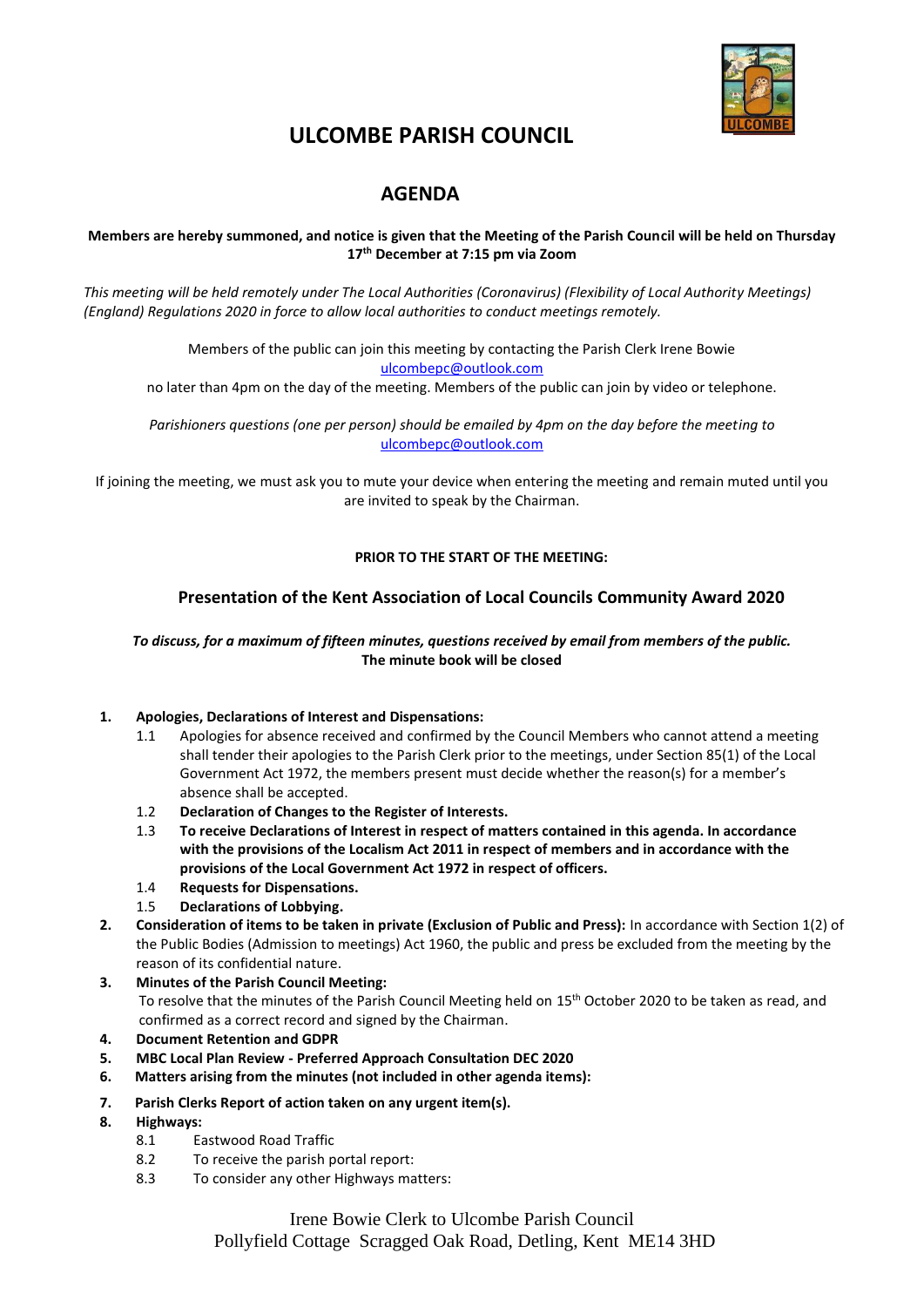#### **9. To receive reports from:**

- 9.1 Chairman Ulcombe Parish Council Clinks and Clinks and Clinks Clinks Clinks Clinks Clinks Clinks Clinks Clinks Clinks Clinks Clinks Clinks Clinks Clinks Clinks Clinks Clinks Clinks Clinks Clinks Clinks Clinks Clinks Cli
- 
- 9.3 Kent County Councillor<br>9.4 Footpath Warden Repo
- 9.4 Footpath Warden Report R. Banham
- external police and Crime Report **PCSO Boyd PCSO Boyd**
- 9.6 Community Warden Report D Riach-Brown
- **10. Planning:**
	- 10.1 To receive an update on any outstanding planning applications and results:
		- 10.1.1 20/504371/FULL Coachmans Cottage Ulcombe Hill Ulcombe Maidstone Kent ME17 1DN MBC Application Permitted
		- 10.1.2 20/502133/FULL | Oaklands Lenham Road Headcorn Ashford Kent TN27 9LE Siting of 1no. additional mobile home and 1no. additional tourer (Retrospective). MBC Application Refused
		- 10.1.3 20/504113/FULL Cobdown The Street Ulcombe Maidstone Kent ME17 1DR PROPOSAL: Erection of a garage MBC Application Refused
		- 10.1.4 20/502916/FULL Section Chegworth Mill Farm Chegworth Road Harrietsham ME17 1DD 73A application for retrospective planning permission for use of land as a glamping site, comprising 3no. seasonal tents with associated shower facilities and parking. MBC Application Permitted
	- 10.2 To consider the following applications:
		- 10.2.1 20/505482/FULL Rain Farm Eastwood Road Ulcombe Maidstone Kent ME17 1EJ Conversion of existing barn to 1 no. residential dwelling incorporating an extension and demolition of other barns within site(resubmission of 17/505624/FULL, as amended by 18/504031/NMAMD).
		- 10.2.2 20/505423/FULL Plumtree Park Pye Corner Ulcombe Kent ME17 1EF Stationing of 6 no. additional mobile homes on traveller site with associated parking.
		- 10.2.3 20/505550/FULL Orchard House The Street Ulcombe Maidstone Kent ME17 1DR Erection of a new detached garage on access land to the rear of orchard house and diversion of existing public rights of way.
		- 10.2.4 20/505320/FULL Water Lane Caravan Site Water Lane Harrietsham ME17 1DH Removal of the existing timber framed wash-room facilities on each plot and replacement with traditional style construction on existing footprint. Renewal of the mains water and mains electrical for direct billing and upgrading of the foul water drainage system. Inclusion of surface water drainage system and replacing the lighting columns.
	- 10.3 To receive late planning applications and other late planning matters:
	- 10.4 To validate planning applications dealt with since last meeting:
		- 10.4.1 20/505246/FULL Roydon Farm Pye Corner Ulcombe Maidstone Kent ME17 1EG Siting of 2no. additional mobile homes with associated parking and space for 2no. touring caravans.

UPC Objection

- 10.4.2 20/504371/FULL Coachmans Cottage Ulcombe Hill Ulcombe Maidstone Kent ME17 1DN Erection of a single storey side extension to house swimming pool, hot tub, sauna, steam room including alterations to fenestration and alterations to previously approved side extension (19/504998/FULL - Erection of a single storey side extension and a single storey rear extension including alterations to garden levels and retaining wall). UPC No Objection
- 10.4.3 20/504778/FULL The Red House Chapmans Place Ulcombe ME17 1GB Proposed garage loft conversion with rear dormer and external timber staircase. (Resubmission of 20/502757/FULL) UPC Objection
- 10.4.4 20/505003/FULL The Oaks Lenham Road Kingswood Maidstone Kent ME17 1LU Proposed detached carriage house with new driveway UPC No Objection

Irene Bowie Clerk to Ulcombe Parish Council Pollyfield Cottage Scragged Oak Road, Detling, Kent ME14 3HD

9.2 District Councillor **District Councillor** Department of the MBC Cllr Chappell-Tay **MBC Cllr Chappell-Tay**<br>9.3 Kent County Councillor 9.7 KALC Cllr Titchener